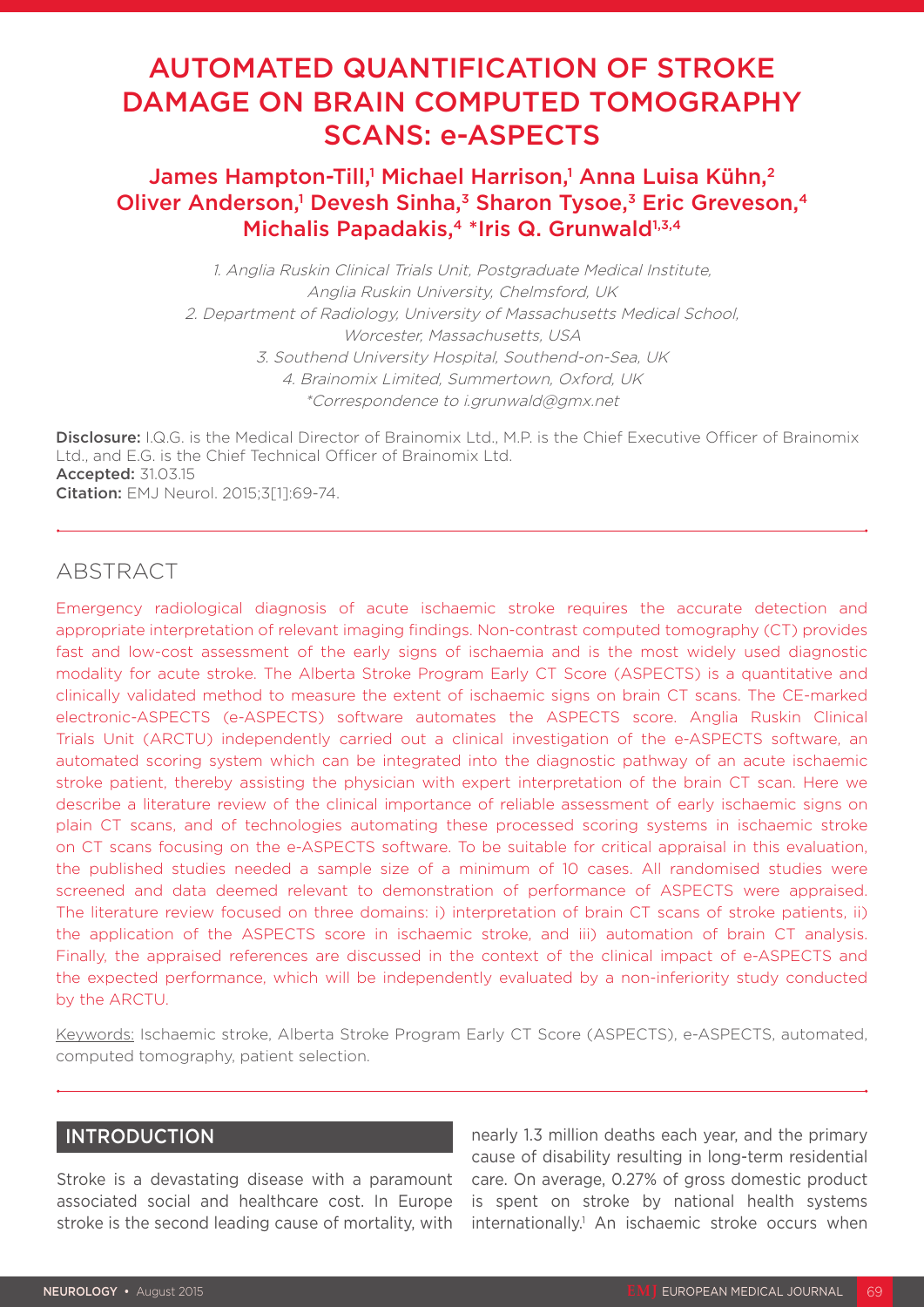a blood vessel in the brain becomes blocked by a blood clot or an embolus. This prevents oxygen and nutrients from reaching nerve cells in the affected area of the brain. These nerve cells can die within minutes and the area of the body that they control may cease to function. This damage can be permanent, especially if the patient is not immediately treated.

Patients who have experienced a stroke will most likely be taken to a nearby hospital. Upon arriving at the hospital, medical staff will attempt to treat the patient, considering the clinical presentation together with information obtained from an emergency non-contrast computed tomography (CT) scan of the patient's brain.2 The focus of immediate care for patients who have suffered a stroke is to re-establish blood flow (reperfusion) to the brain either by

- thrombolysis, administered within 4.5 hours from symptom onset with recombinant tissue plasminogen activator (rt-PA)
- endovascular treatment with stent-retrievers or aspiration within 8 hours, or
- a combination of both (bridging)

# THE DIFFICULTY IN DETECTING EARLY ISCHAEMIC DAMAGE ON BRAIN NON-CONTRAST COMPUTED TOMOGRAPHY SCANS

Eligibility for stroke treatment depends not only upon time from stroke onset, but also on the extent of ischaemic damage on CT scans. Changes on the CT scan denote predominately irreversibly infarcted tissue that appears hypodense, representing the infarct core. In the first 6 hours following stroke onset, stroke detection is challenging<sup>3</sup> and requires significant expertise, as only subtle signs of cerebral ischaemia are present on CT. These include hyperdense artery sign, the insularribbon sign, obscuration of the lentiform nucleus, blurring of grey—white matter differentiation, and sulcal effacement.4 Even amongst experts quantification of these signs remains highly reader dependent with significant inter and intra-reader variability.<sup>5-7</sup>

Kunst et al.<sup>8</sup> describe that detection of signs of early ischaemia on non-contrast CT is influenced by several factors. These include the severity of the infarct, as measured by clinical examination and National Institutes of Health Stroke Scale (NIHSS), and the time between symptom onset and imaging. The studies that the authors reviewed demonstrated that the detection rate for signs of early ischaemia within the 3-hour time window is 67% or less in most trials, and may be as low as 31%. At 6 hours the rate of detection increased to approximately 82%, but this is outside the therapeutic window for intravenous (IV) rt-PA.

#### Lack of Experts

A consultant neuroradiologist should ideally carry out proper assessment of the patients' CT scans. However, many hospitals in the UK and around the world do not have 24/7 access to an expert neuroradiologist. Therefore, they are unable to provide an optimal stroke service as they inevitably rely on non-expert interpretation of CT scans during the therapeutic time window.

#### Inter-Reader Variability

There is discussion on the inter-reader variability in quantifying the extent of infarction. Even experienced clinicians show only 39% agreement in identifying if ischaemic changes on non-contrast CT involve greater than one-third of the middle cerebral artery (MCA) territory.<sup>5</sup> Mullins et al.<sup>9</sup> conducted a systematic review of CT scan interpretation by visual inspection of the scan. It highlighted the general lack of definitions for early infarction signs. Investigators in a substantial proportion of the studies did not define the infarction signs they sought. Looking at the literature it becomes clear that a standardised evaluation method is needed in acute ischaemic stroke.10-13

# THE DEVELOPMENT OF THE ASPECTS SCORE

The European Cooperative Acute Stroke Study (ECASS) pioneered the importance of assessing early ischaemic changes (EIC) to predict benefit from thrombolysis and introduced the 'one-third' rule.8 A post-hoc analysis suggested that the extent of EIC is an important predictor of the response to IV thrombolysis.<sup>3</sup> Increased risk of symptomatic intracranial haemorrhage (sICH) was confirmed in secondary analysis of the ECASS-2 CT scans.14 Given the difficulties with the reliability of the one-third MCA rule<sup>15</sup> the Calgary Stroke Program developed the Alberta Stroke Program Early CT Score (ASPECTS) as a systematic approach to assessing EIC on non-contrast CT.<sup>16</sup> ASPECTS enables a quantitative evaluation of early ischaemic changes in the MCA territory.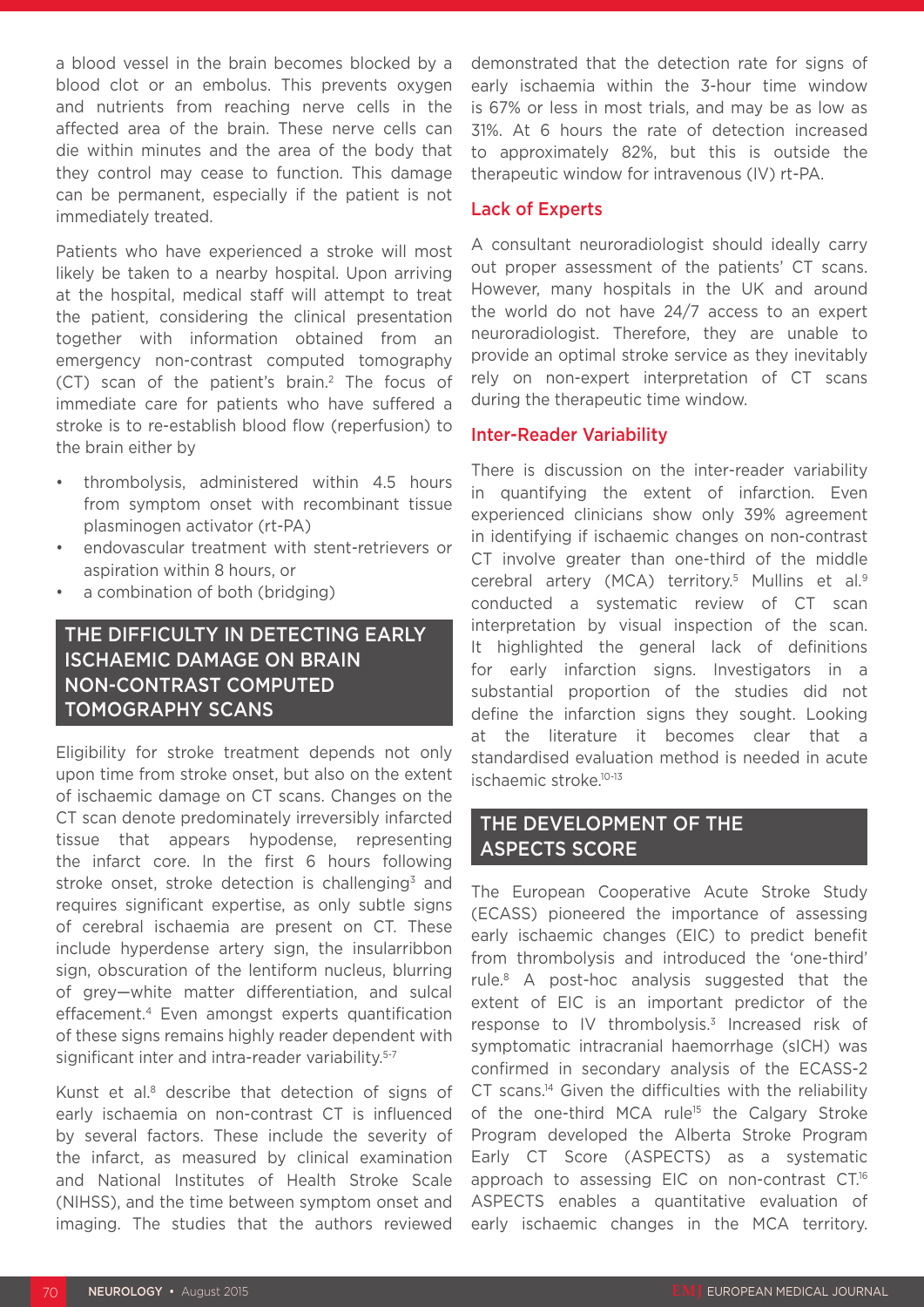The overall inter-observer agreement of ASPECTS seems good compared with that of the one-third MCA rule and provides a systematic method to analyse head CT scans. Clinician agreement was shown to be superior to that of the one-third MCA rule.<sup>10</sup>

ASPECTS is a topographic scoring system that divides the brain hemisphere affected by stroke into ten regions of interest. Areas are weighted according to functional importance with equal weighting given to smaller structures and larger cortical areas. The score is calculated from evaluation of two standardised levels of the affected hemisphere: the basal ganglia level, which includes the caudate, insula, internal capsule, lentiform, and M1-M3, and the supraganglionic level, which includes M4-M6. For each of the defined regions, a single point is subtracted for an area of early ischaemic damage, such as loss of grey—white matter interface, focal swelling, and parenchymal hypoattenuation. Parenchymal hypoattenuation is defined as a region of abnormally decreased attenuation of brain structures relative to attenuation of other parts of the same structures or of the contralateral hemisphere. Focal brain swelling or mass effect is defined as any focal narrowing of the cerebrospinal fluid space due to compression by adjacent structures, such as ventricular compression or effacement of cortical sulci. An ASPECTS score of zero indicates diffuse ischaemic damage. A normal CT scan is assigned an ASPECTS score of ten.

### Clinical Validation of the ASPECTS Score as a Selection Tool for Intravenous Thrombolysis

The ASPECTS score is recommended by the American Society of Neuroradiology<sup>17</sup> and was shown to be a reliable and strong predictor of functional outcome and sICH following thrombolytic treatment.10,16,18,19 Clinical studies have demonstrated that patients with an ASPECTS score >7 were most likely to benefit from treatment.<sup>18</sup> while those scoring <5 were unlikely to see any improved outcome and were exposed to a significantly higher risk of sICH following thrombolysis.20

### Clinical Validation of the ASPECTS Score as a Selection Tool for Endovascular Treatment

The most relevant study regarding ASPECTS as a selection tool for endovascular stroke treatment is the ESCAPE trial.<sup>21</sup> Patients were selected for treatment by a pre-specified ASPECTS range of 6-10, thereby identifying patients with a small infarct core. In the majority of other trials, ASPECTS has been applied post-hoc, which is of far less clinical significance. In the Interventional Management of Stroke (IMS-1) study, patients with an ASPECTS score >7 were more likely to benefit from the combined IV-intra-arterial (IA) approach than from IV rt-PA alone (based on matched patients from the National Institute of Neurological Disorders and Stroke rt-PA study ASPECTS analysis), with the number needed to treat at ten.<sup>22</sup> Patients with an ASPECTS score of <8 were less likely to benefit from combined IV-IA than from IV thrombolysis, and more likely to be harmed by interventional therapy. Overall, these data are evidence of both a qualitative and quantitative interaction effect with ASPECTS.

### AUTOMATION OF BRAIN COMPUTED TOMOGRAPHY ANALYSIS

Recently a new software, e-ASPECTS (Brainomix Ltd., Oxford, UK), for automated detection of acute ischaemic stroke using the validated ASPECTS score was introduced.<sup>23</sup> An independent clinical validation study was conducted by Anglia Ruskin University comparing the performance of the software with expert neuroradiologists. The aim of this study was to demonstrate that e-ASPECTS is non-inferior to experienced neuroradiologists. The CE-marked e-ASPECTS software has been developed to automate the ASPECTS scoring system for ischaemic stroke patients. The algorithm processes brain CT scans in a similar way to a human expert, applying the ASPECTS score. It takes non-contrast brain CT scans as input; the patient's brain is registered to an atlas so that anatomical features of the brain can be recognised and the ASPECTS regions segmented from the 3D data set. A scoring module then looks at each region for signs of ischaemic damage, and the ASPECTS score is generated with a report detailing the overall ASPECTS score, as well as which regions were found to contain ischaemic damage (Figure 1). There is overall agreement in the literature that a standardised, independent, and automated CT assessment tool is needed and could positively impact patient care, although all other publications identified present technologies that have been developed in a research environment with no intention for clinical use.

The first approach to automate stroke detection on CT scans simply compared the whole left-hand side of a brain CT scan with the right-hand side.<sup>24</sup>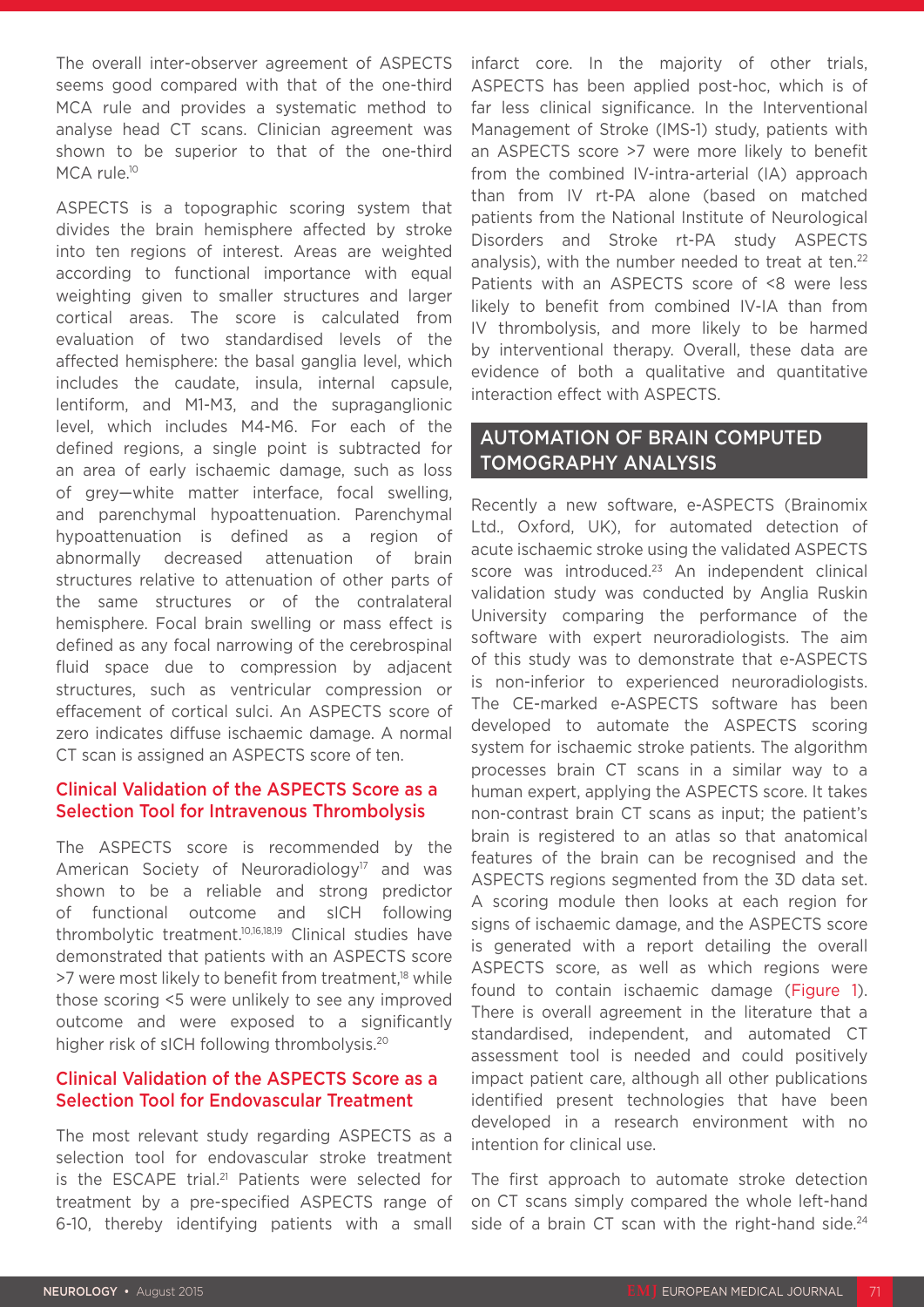

#### Figure 1: Automated scoring output of the electronic Alberta Stroke Program Early CT Score (e-ASPECTS) web interface.

There is fresh ischaemic damage in the left caudate and lentiform. The ASPECTS score is 8.

The proposed method consisted of image enhancement, detection of midline symmetry, and classification of abnormal slices. A windowing operation was performed on the intensity distribution to enhance the region of interest. A two-level classification scheme was used to detect abnormalities using features derived in the intensity and the wavelet domain. The proposed method was evaluated on a limited dataset of 15 patients, giving 90% accuracy and 100% recall in detecting abnormality at patient level. Average precision of 91% and recall of 90% at the slice level was described. The surprisingly high sensitivity and specificity on this small dataset possibly indicates over-fitting.

Tang et al.25 proposed a novel 'circular adaptive region of interest' method to analyse CT images of the brain. Results indicated that for emergency physicians and radiology residents there was a significant improvement in sensitivity and specificity when using computer-aided detection (p<0.005). The authors used an image-feature approach for computer-aided detection of ischaemic stroke with well-described results. Compared with e-ASPECTS the approach was limited to detection of stroke versus no detection, i.e. there is no consideration of the extent of damage.

Boers et al.<sup>26</sup> used a semi-automated delineation of follow-up CT scans. The cerebral infarct volumes of 34 consecutive patients were segmented with an automated, intensity-based, region-growing algorithm, which included partial volume effect correction near the skull, midline determination, and ventricle and haemorrhage exclusion. Damage was assessed based on a seed point selected by a radiologist, thus not addressing the subtle, early ischaemic changes that e-ASPECTS looks for. The Pearson correlation for the automated method compared with the reference standard was similar to the manual correlation (R=0.98). The accuracy of the automated method had a mean difference of 0.5 ml with limits of agreement of -38.0-39.1 ml, which were more consistent than the inter-observer variability of the two observers (-40.9-44.1 ml). However, the Dice coefficients were higher for the manual delineation. The performance was very slow with the technique apparently taking 2 hours per scan.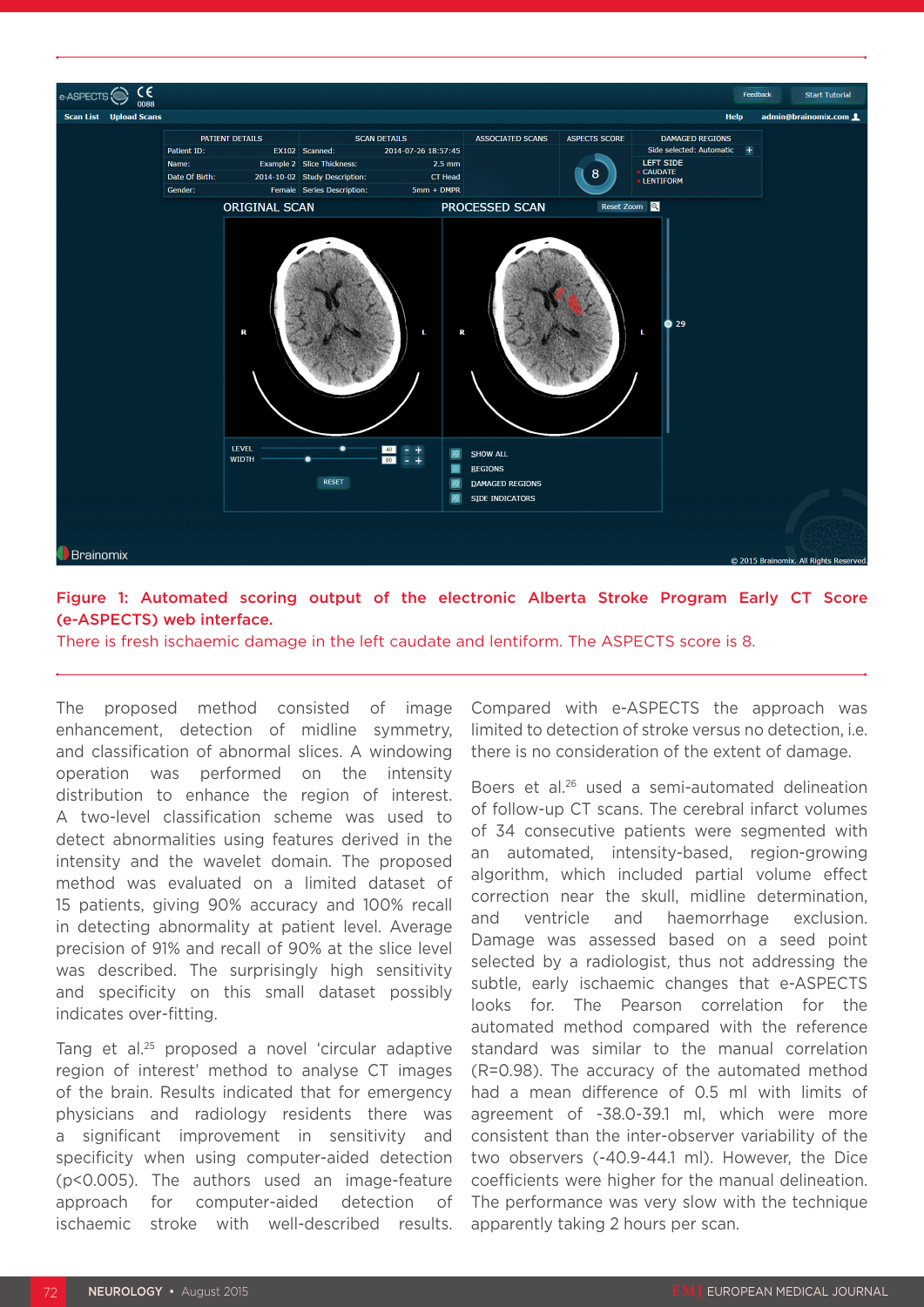Rajini et al.27 looked for small infarcts (e.g. lacunes) only. The proposed method consists of preprocessing, segmentation, tracing the midline of the brain, extraction of texture features, and classification. The application improved efficiency and accuracy of clinical practice with an average overlap metric, average precision, and average recall between the results obtained to the ground truth of 0.98, 0.99, and 0.98, respectively. From the publication it was not clear if the authors had separate training and test sets. The algorithm only tested for the presence or absence of damage on a per-slice basis. The authors only tested a small dataset with the results probably indicating over-fitting.

Bentley et al.<sup>28</sup> evaluated a tool for prediction of sICH following thrombolysis. CT images acted as input into a support vector machine (SVM), along with non-image features (specifically NIHSS score). Predictive performance compared favourably with that of prognostic scores (original and adapted versions: 0.626-0.720; p<0.01). The SVM also identified 9 out of 16 sICHs as opposed to 1-5 using prognostic scores, assuming a 10% sICH frequency (p<0.001). The dataset appears to be of an adequately high number (n=106), but the algorithm was only tested via cross-validation, which can lead to over-fitting. The authors acknowledged that they could improve their image analysis by using image features rather than all the voxels, which is what e-ASPECTS does with a variety of image features.

Przelaskowski et al.29 described a system for image enhancement to improve interpretation by the human eye. The system defines a 'stroke window' that adjusts the contrast of the image to better show hypodense areas. They did not automate the actual detection of damage, that is left to radiologists, but the publication does demonstrate that radiologists performed better when looking at their system.

Shieh et al.<sup>30</sup> developed an automatic ASPECTS scoring system using contralateral comparison. Receiver operating characteristic analysis based on evaluation of 103 patients with symptoms of acute stroke showed that the system's dichromatic classification of patients into thrombolysisindicated or thrombolysis-contraindicated groups achieved a high accuracy, with area under curve equal to 90.2%. The average processing time for a single case was 170 seconds.

### **CONCLUSION**

This literature review underlines the need for standardised image interpretation to identify appropriate treatment options in acute stroke management that translate into clinical benefits for patients. Imaging of the brain parenchyma is a composite surrogate for time elapsed from stroke onset and collateral status, as well as severity of ischaemia and extent of thrombus. However, it must be remembered that imaging is only one factor in a complex equation. Even expert physicians in current practice will often not agree on treatment decisions. As such, they will never use ASPECTS or e-ASPECTS in isolation, but will use it as complementary information.

In the hyperacute setting, ASPECTS has been validated as a predictor of functional outcome in acute ischaemic stroke patients receiving IV alteplase and endovascular treatment. Therefore, integration of the ASPECTS score into a clinical care pathway as a decision-support tool would be reasonable. However, the required expertise that the manual application of ASPECTS carries can limit its use in clinical care. In addition, intra and inter-observer variability is an issue not only in the clinical environment but also in clinical trial enrolment when using image selection criteria. The development of the e-ASPECTS software enables fast and standardised assessment of the brain CT scan using the validated ASPECTS score irrespective of the expertise of the interpreter, thus eliminating inter and intra-observer variability. It will be of great value to assess how standardised use of ASPECTS translates into long-term outcomes that are meaningful to patients in terms of overall health status, functional ability, cognition, and quality of life.

The conclusions about the performance and safety of ASPECTS outlined in this literature review are intended to represent the consensus of a global forum of stroke experts, and to provide a framework for the assessment of acute stroke care provision, using the CE-marked, standardised software e-ASPECTS, with regard to access to care and patient outcomes in both the hyperacute and acute hospital setting, as well as in clinical trial enrolment. The e-ASPECTS non-inferiority study will provide the necessary evidence to demonstrate the reliable performance of e-ASPECTS in a clinical setting.